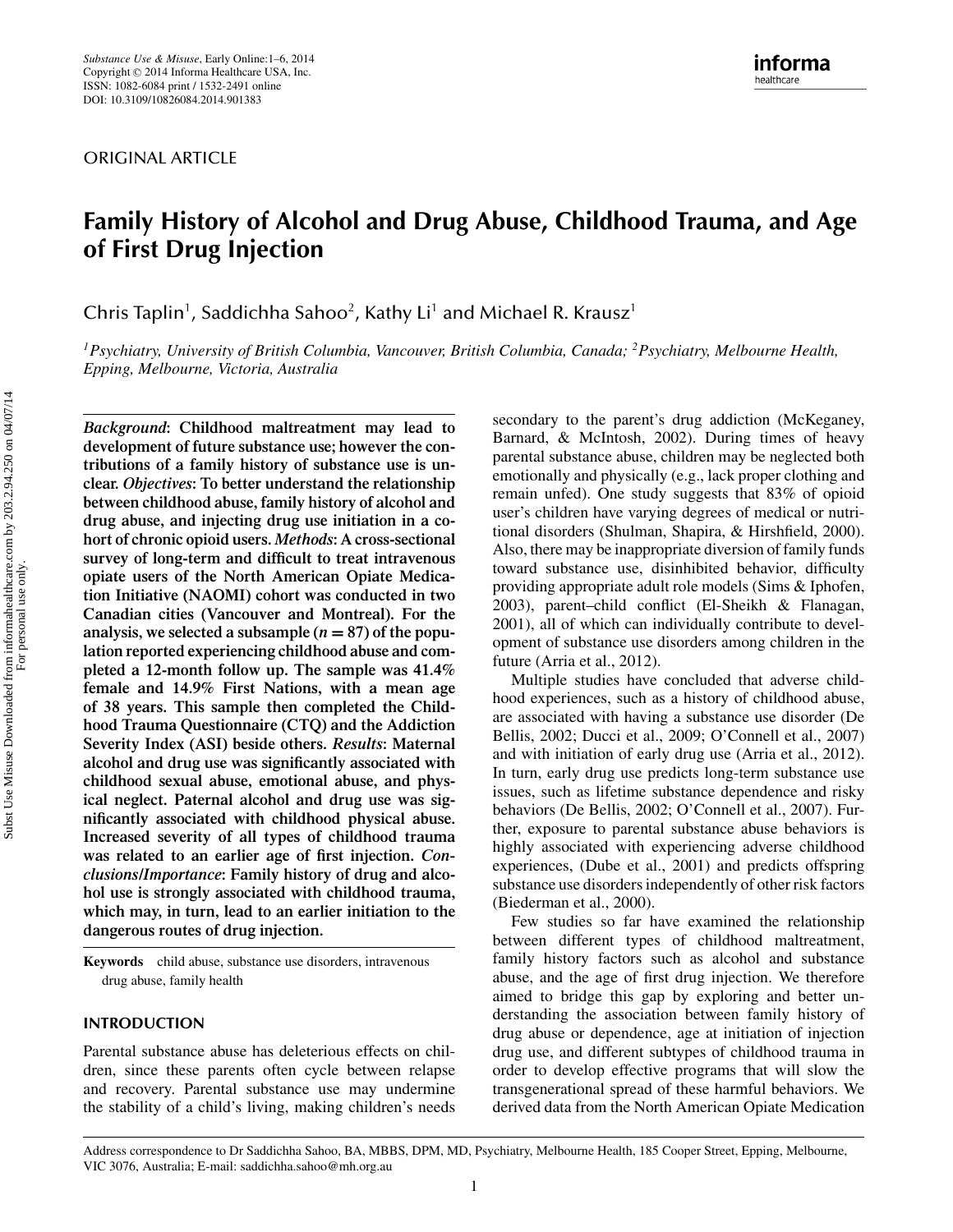Initiative (NAOMI) study, which was a Canadian multisite, randomized controlled trial evaluating the effectiveness of diacetylmorphine administered via injection compared to oral methadone in 251 chronic opiate injection users who had not benefited from previous treatments for their opiate use (Oviedo-Joekes et al., 2008, 2009). The decision to further explore childhood maltreatment within this population was prompted by a preliminary examination of the NAOMI baseline questionnaire data, which showed that 62.6% of the participants reported having experienced emotional abuse in their lifetime, 43% reported lifetime physical abuse, and 19.5% reported lifetime sexual abuse.

# **METHODS**

# **Participants**

Participants were chronic injection opioid users who had volunteered to participate in the NAOMI heroin-assisted opiate dependence treatment study. The initial study evaluated two arms; one arm received oral methadone and the other received intravenous diacetylmorphine (DAM) as replacement regime for opioid dependence. Participants included were at least 25 years old and opioid users for 5 years or more. Participants had attempted treatment at least two or more times (including at least one methadone maintenance treatment reaching 60 mg or more for at least 30 days in a 40-day period), and had not undergone opioid maintenance treatment in the prior 6 months. Participants were considered as "treatment responders" if they had a significant reduction in drug use and illegal activities at the 12-month follow-up. A detailed description of methods and sample characteristics of the NAOMI study is given in an earlier paper (Oviedo-Joekes et al., 2008). The trial was conducted at outpatient settings, in the Downtown East Side (DTES) area of Vancouver, British Columbia and Montreal, Quebec.

Of the 251 participants in the NAOMI trial who completed the study, a subset of 87 individuals was selected from those who had answered "Yes" to a question on childhood abuse  $(n = 125)$  and who agreed to complete a 12-month follow-up questionnaire. The screening questions related to history of childhood abuse were obtained from the Family Relations questionnaire of the EuropASI (Kokkevi & Hartgers, 1995). The questions (six in total) were expressed as follows: did any of these people (mother, father, brothers/sisters, sexual partner/spouse, children, other significant family close friends, neighbors, coworkers) abuse you emotionally (make you feel bad through harsh words), physically (cause you physical harm). or sexually (force sexual advances or sexual acts)? Participants responded regarding the past 30 days and their lifetime.

For the second part of the study, all individuals who had answered "yes" were recruited through an intensive outreach campaign to complete childhood trauma questionnaires (CTQ) from July to October 2008. The main inclusion criteria for the current study were not having withdrawn consent, having completed the main study,

and provision of further written informed consent for this study on assessment of childhood maltreatment. Being part of the main study, a participant in either arm of the study (oral versus injection) had an equal chance of being selected for this study. This subsample of participants (who had answered "Yes" to the question on childhood abuse and consented for further participation) was assessed through face-to-face self-report interviews in the following additional areas: childhood maltreatment, current posttraumatic stress, and acute psychological distress. Questionnaires for three individuals were excluded due to missing data. There were no differences in gender, ethnicity, age, or study group between participants who agreed to take part on this study and those that that did not as well as no differences between participants selected from either arm of the study. Participants received \$25 for their participation in the study. All procedures were approved by the ethics boards of the Centre de Recherche du Centre Hospitalier de l'Université de Montréal, the University of British Columbia, and Providence Health Care.

# **Measures**

The *Sociodemographic Baseline Questionnaire* assessed sociodemographic information that was used to describe the sample prior to treatment at intake. The questionnaire included information on age, gender, ethnicity, housing status, and engagement in illegal activities.

The Childhood Trauma Questionnaire (CTQ) is a retrospective, 28-item self-report inventory that provides brief screening for history of abuse and neglect in childhood and adolescence, defined as prior to the age of 18 (Bernstein et al., 2003).

Family history of drug and alcohol use, recent contact to family members, and age of first injection were assessed using the "Family History" Section of the European Addiction Severity Index (EuropASI) (Kokkevi & Hartgers, 1995).

## **Statistical Analyses**

In this study, family history of drug use was categorized into four groups: drug use of the mother ("mother drug use"), drug use of the father ("father drug use"), drug use of a family member on the mother's side ("maternal family drug use"), and drug use of a family member on the father's side ("paternal family drug use"). The latter two categories include drug use by the grandmother, grandfather, aunt, and uncle of the mother and father, respectively. The same categories were derived for alcohol use of the parents and the extended family. Bivariate associations between family alcohol and drug use and each type of childhood trauma were examined. The raw CTQ scores were used as continuous measures and Mann–Whitney tests were performed for inferential analysis. To investigate the association between childhood trauma and age of first injection, the log-transformed age of first injection was used as a response variable and multiple regression models were conducted to estimate the average change in age. Estimates from modeling were transformed back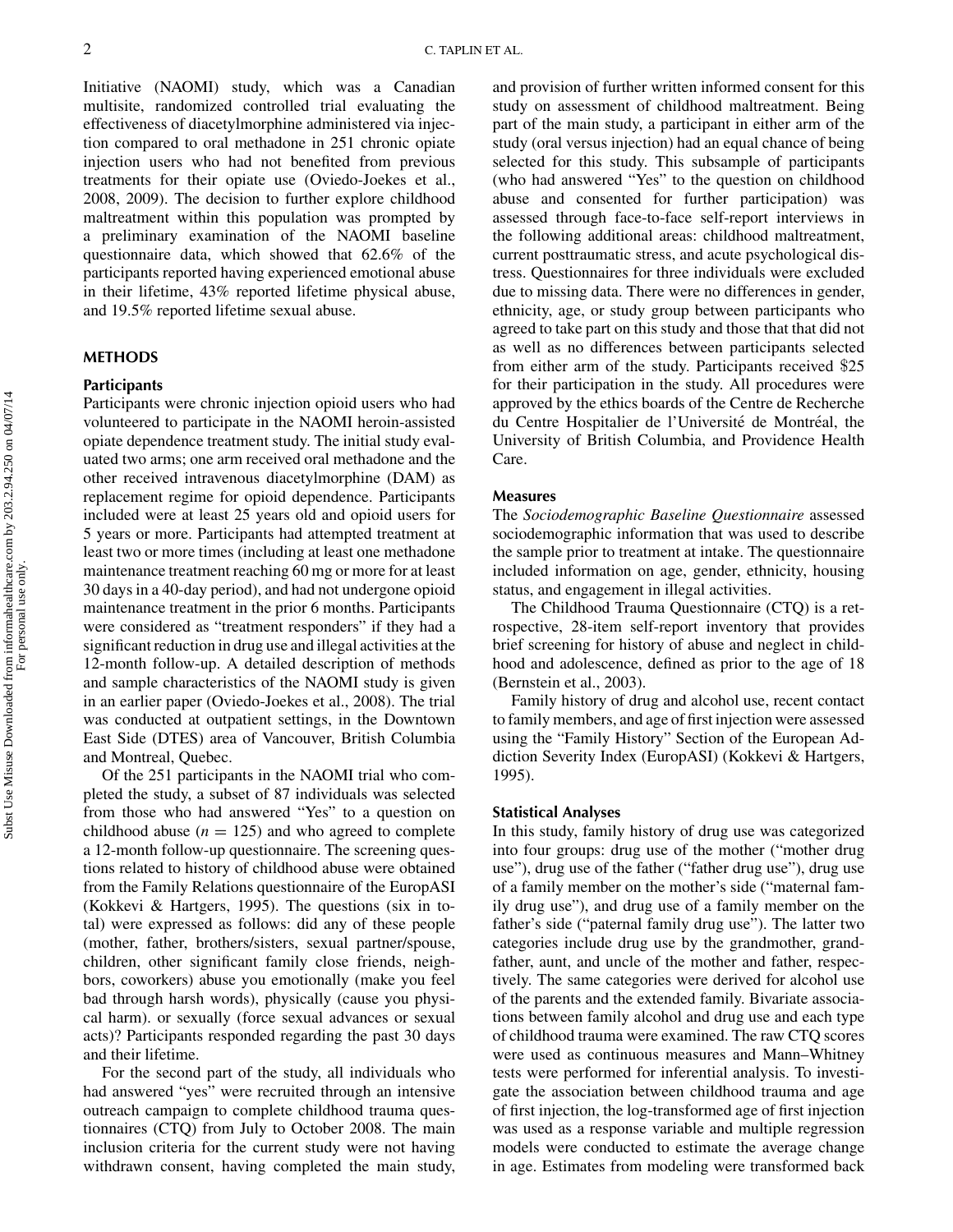to the original scales and then the percentages of age decrease and their 95% Confidence Intervals were used to illustrate the final results. All analyses were adjusted for age, gender, and ethnicity. Statistical analysis was carried out in SAS version 9.1 and all reported *p*-values are two-sided, with significance being considered when  $p < .05$ .

# **RESULTS**

## **Past and Current Contact With Family**

Fifty-one (58.6%) of the participants stated they had experienced a close, long-lasting personal relationship with their mother, while only 26 (29.9%) of the participants reported the same with their fathers. Only 7 (8.0%) of the participants were currently living with their families and 13 (14.9%) of them spent most of their free time together with their families.

#### **Sample Characteristics (Data Not Shown)**

The mean age of the participants in the current study was 38.0 years. Forty-one percent of the participants were female and 14.9% identified as First Nations, the rest being Caucasian. In regards to moderate to extreme childhood abuse, a total of 45.9% reported emotional abuse, 41.2% reported physical abuse, and 40% participants sexual abuse, Moderate to extreme childhood was defined by including both "moderate to severe" and "severe to extreme" abuse intensities. In addition, 35.8% and 45.9% of participants reported similar severities of physical neglect and emotional neglect. Overall, 62 (72.9%) participants reported at least one type of moderate to extreme childhood abuse or neglect.

# **Childhood Trauma and Family History of Alcohol and Drug Abuse**

Maternal alcohol abuse was strongly associated with all types of trauma, except for physical abuse (Table 1). Similarly, maternal drug abuse was associated with physical neglect, emotional abuse, and sexual abuse. Apart from the mother's alcohol and drug history, only alcohol abuse by maternal relatives was significantly associated with higher reporting of childhood emotional, physical, and sexual abuse. In contrast, paternal alcohol abuse was associated with physical abuse, while paternal drug abuse was associated with both physical abuse and neglect. Drug and alcohol usage of paternal family was not associated with an increase in any of the five types of childhood trauma.

In addition, all domains on the CTQ corelated with each other with the strongest association shown for emotional maltreatment ( $p < .001$ ) (data not shown).

# **Childhood Trauma and Age of First Substance Injection** When age of first injection was analyzed in relation to the types of childhood trauma (Table 2), all types of trauma

|  | TABLE 1. Childhood trauma and family history of alcohol and drug abuse |  |  |  |  |
|--|------------------------------------------------------------------------|--|--|--|--|
|--|------------------------------------------------------------------------|--|--|--|--|

| Family history              | Emotional neglect<br>mean(SD) | Physical neglect<br>mean $(SD)$ | Emotional abuse<br>mean(SD) | Physical abuse<br>mean $(SD)$ | Sexual abuse<br>mean(SD) |
|-----------------------------|-------------------------------|---------------------------------|-----------------------------|-------------------------------|--------------------------|
| Mother alcohol use          |                               |                                 |                             |                               |                          |
| No                          | 12.9(4.7)                     | 8.4(3.4)                        | 11.4(5.3)                   | 9.4(4.9)                      | 8.4(5.6)                 |
| Yes                         | $16.4(6.1)^*$                 | $11.8(5.8)^{*}$                 | $15.6(6.2)$ **              | 11.7(5.7)                     | $14.3(8.1)$ **           |
| Mother drug use             |                               |                                 |                             |                               |                          |
| No                          | 13.3(5.3)                     | 8.7(4.1)                        | 11.9(5.7)                   | 9.6(4.9)                      | 9.1(6.4)                 |
| Yes                         | 15.9(4.7)                     | $11.9(5.0)^{*}$                 | $15.3(5.6)^{*}$             | 11.7(6.3)                     | $13.8(7.5)$ **           |
| Maternal family alcohol use |                               |                                 |                             |                               |                          |
| N <sub>o</sub>              | 12.6(4.8)                     | 8.4(3.8)                        | 11.1(5.4)                   | 8.5(4.1)                      | 8.2(5.8)                 |
| Yes                         | 14.8(5.2)                     | 9.9(4.8)                        | $13.5(5.6)^*$               | $11.4(5.8)^{*}$               | $11.4 (7.2)^*$           |
| Maternal family drug use    |                               |                                 |                             |                               |                          |
| No                          | 13.3(5.2)                     | 8.9(4.5)                        | 11.8(5.6)                   | 9.4(4.7)                      | 9.3(6.5)                 |
| Yes                         | 14.4(4.7)                     | 9.5(4.0)                        | 13.3(5.7)                   | 10.8(6.1)                     | 10.7(7.2)                |
| Father alcohol use          |                               |                                 |                             |                               |                          |
| N <sub>0</sub>              | 12.8(5.1)                     | 8.5(3.9)                        | 12.2(5.7)                   | 8.3(3.9)                      | 9.5(6.3)                 |
| Yes                         | 14.9(5.3)                     | 9.9(4.5)                        | 12.7(5.9)                   | $11.8(5.9)$ **                | 10.5(7.3)                |
| Father drug use             |                               |                                 |                             |                               |                          |
| No                          | 13.3(5.3)                     | 8.6(3.8)                        | 11.9(5.8)                   | 9.3(4.8)                      | 9.7(6.6)                 |
| Yes                         | 15.5(4.6)                     | $11.6(5.4)^{*}$                 | 14.7(4.9)                   | $12.8(6.1)^*$                 | 11.1(7.2)                |
| Paternal family alcohol use |                               |                                 |                             |                               |                          |
| No                          | 13.2(4.9)                     | 88 (4.3)                        | 11.7(5.8)                   | 9.0(4.9)                      | 9.3(6.7)                 |
| Yes                         | 13.7(5.3)                     | 9.1(3.9)                        | 12.6(5.6)                   | 10.3(5.4)                     | 9.8(6.2)                 |
| Paternal family drug use    |                               |                                 |                             |                               |                          |
| N <sub>0</sub>              | 12.9(5.1)                     | 8.7(4.2)                        | 11.6(5.8)                   | 9.2(5.1)                      | 9.2(6.5)                 |
| Yes                         | 15.3(4.3)                     | 9.6(3.9)                        | 14.0(4.7)                   | 11.0(5.2)                     | 10.8(6.6)                |

Note: <sup>∗</sup>*p* < 0.05, ∗∗*p* < 0.001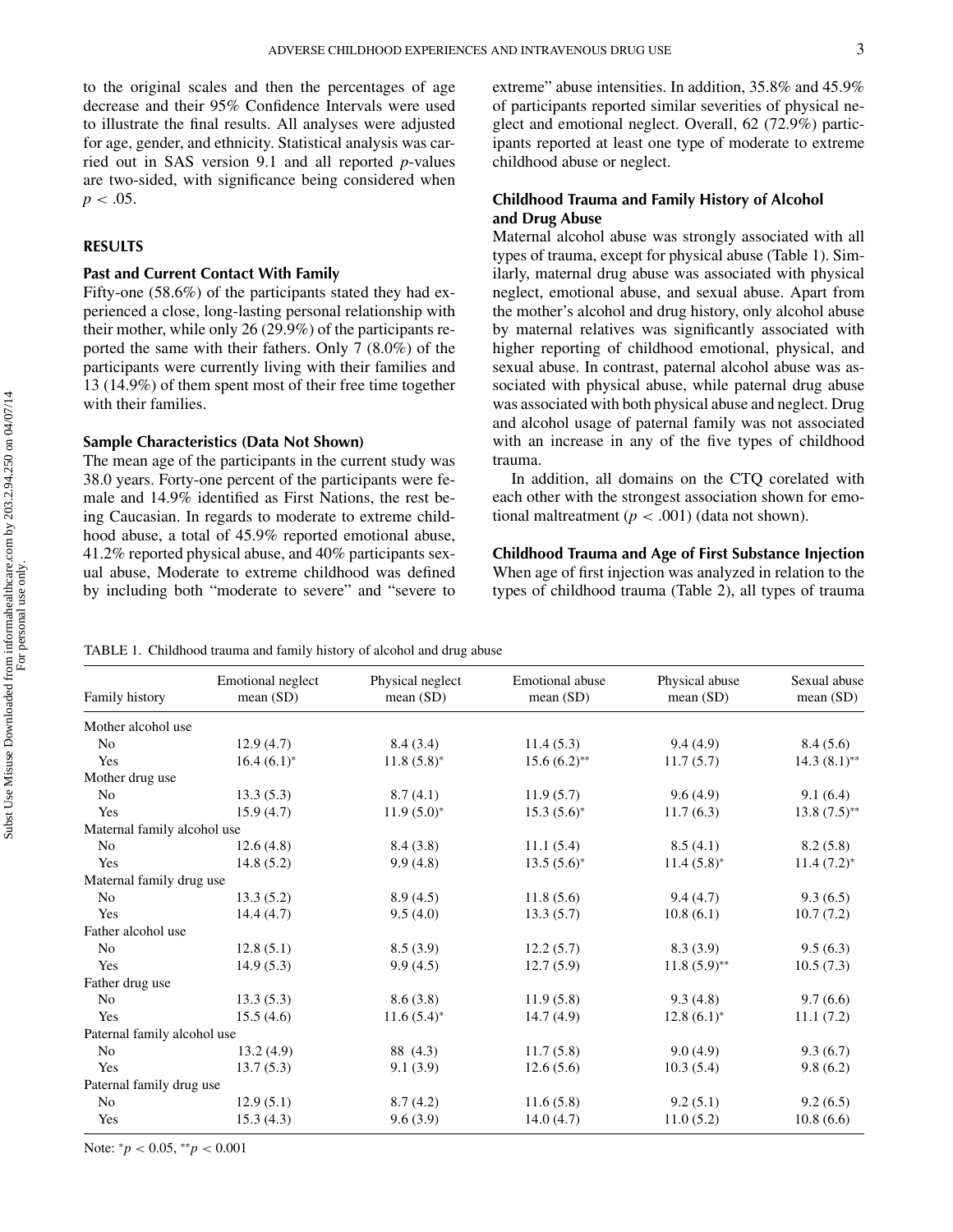TABLE 2. Association of abuse and age of first injection

| Subtype of childhood<br>maltreatment | Percent decrease in age of<br>first injection $(95\% \text{ CI})$ | $p$ -value $*$ |
|--------------------------------------|-------------------------------------------------------------------|----------------|
| Emotional abuse                      | $1.19(0.06 - 2.31)$                                               | 0.043          |
| Physical abuse                       | $1.44(0.20 - 2.67)$                                               | 0.025          |
| Sexual abuse                         | $1.31(0.33 - 2.29)$                                               | 0.011          |
| Emotional neglect                    | $1.69(0.48 - 2.88)$                                               | 0.008          |
| Physical neglect                     | $2.07(0.64 - 3.48)$                                               | 0.006          |

were significantly associated with an earlier age of first injection ( $p < .05$ ). The mean age of first injection for the participants was 20.6 ( $\pm$  6.5) years. Emotional and physical neglect were most strongly correlated with an earlier age of first injection. In addition, there was a 2.07% decrease in age of first injection for each point increase in childhood trauma raw score on the physical neglect domain. This meant that when there was physical neglect, the CTQ score increased by 5 points and the average age of first injection decreased by 2 years.

# **DISCUSSION**

In this sample of chronic injection substance users, the proportion of participants who had experienced any childhood abuse or neglect was extremely high (72.9%) in comparison to lower rates seen in the community and the general population (29.8%–42.8%) (Scher et al., 2004; Walker et al., 1999). The high prevalence of childhood trauma shown in this study is consistent with previous studies that link serious substance use disorders in adulthood with childhood trauma (Najavits, Weiss, & Shaw, 1997; Reynolds et al., 2005; Triffleman, Marmar, Delucchi, & Ronfeldt, 1995). For example, in a study of 113 adult opioid users on buprenorphine, 80.5% reported some form of childhood trauma and the majority of participants reported having experienced one, two, or three forms of trauma (Sansone, Whitecar, & Wiederman, 2009).

Of primary interest in this study was the strong association between severity of childhood trauma and parental alcohol and drug abuse. Maternal alcohol abuse was significantly associated with all types of childhood trauma except physical abuse, which, in turn, was associated with paternal alcohol abuse. The relationship between parental alcohol abuse and childhood trauma in this population of chronic opioid users is unsettling considering the lack of international and public policies in place to regulate alcohol consumption, unlike illicit drug and tobacco use (Casswell & Thamarangsi, 2009). As expected, drug abuse by the mother or father was also strongly associated with increased severity of specific forms of childhood trauma. Although maternal drug and alcohol abuse was most commonly associated with increased severity of childhood trauma, it is important to consider that the majority of our participants had more regular contact with their mothers (57.8%) than their fathers (37.0%). It may

seem reasonable to say, that substance use issues and related behaviors of the mother would have a larger impact than the habits of an often absent father. In contrast, a father who is absent the majority of time may still have an impact on the child even though he is not physically present.

Further, increased severity of reported childhood abuse was associated with an early age of initiation into injecting drug use. This study of chronic injection users reinforces the link between childhood trauma and an earlier initiation into injection drug use as reported by other studies in North America (Ompad et al., 2005). Unfortunately, in our study, although there was a clear link between severity of childhood trauma and a decrease in age of first injection, we only know that the trauma (neglect or abuse) occurred before the age of 18, as this is defined as childhood by the administered childhood trauma questionnaire.

It is important to note that a child may not develop behavioral or other social problems as a result of one risk factor (e.g., parental substance abuse). Instead, a myriad of genetic, psychosocial, and environmental factors that interact over a long period of time may lead to severe and long-term negative effects. Therefore, our findings that highlight the relevance of childhood trauma and family history of substance abuse for severe addiction in adulthood need to be considered in the wider context of other risks primarily genetic (Urbanoski & Kelly, 2012). However, it is increasingly clear that these variables are closely related and require more exploration. More research into this area is important in order to reduce the transfer of addictive behaviors from one generation to the other. This study also is a pointer to the preventive aspects of addiction psychiatry, which foretell an early initiation into drug use, if the maternal/paternal environment comprises substance use, especially in a background of childhood abuse/neglect.

This study has a number of limitations. First, a larger sample size would likely make the findings more representative. Second, our sample was heterogeneous and also included individuals with complex conditions who may differ from average intravenous drug users. Third, the results of this study were based on cross-sectional data, and therefore can only capture part of the dynamic. Thus, direct relationships cannot be inferred from the results. Fourth, the CTQ is a self -report instrument and may not accurately reflect the level of trauma exposure.

To conclude, childhood abuse and neglect in the background of paternal/maternal substance abuse is a strong predictor of initiation of drug use, which needs to be targeted specifically by public health policies, in order to reduce the impact on the children that seem to be most affected by these behaviors.

# **Declaration of Interest**

The authors report no conflicts of interest. The authors alone are responsible for the content and writing of the article.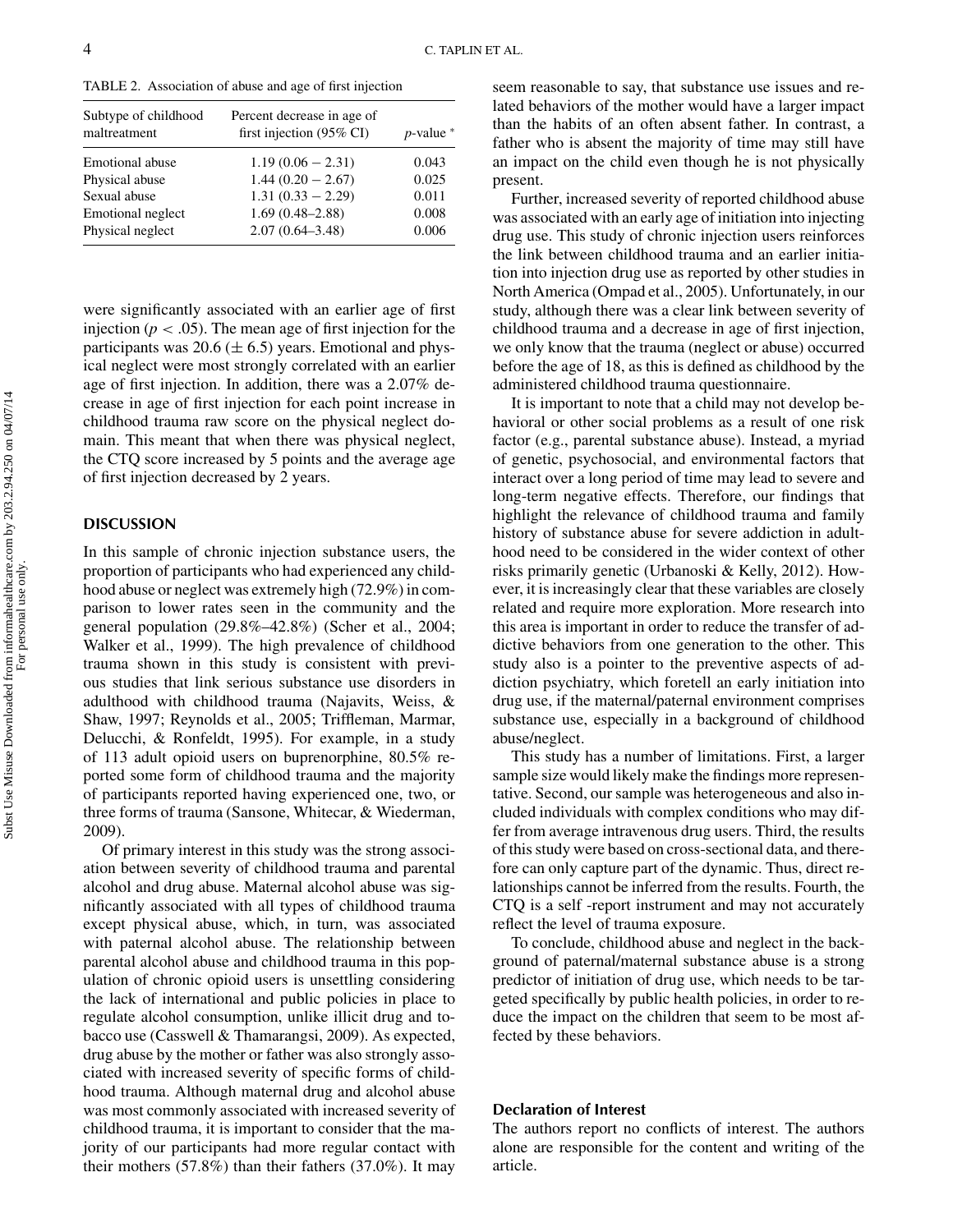# **THE AUTHORS**



**Chris Taplin** is entering into his 4th year of medical school at UBC with an interest in rural family medicine. He looks forward to continually engaging with the complex interplay between mental health and addictions as a physician in the near future.



**Dr. Saddichha Sahoo** is currently employed as Senior

Psychiatry Registrar with Melbourne Health, Victoria, Australia. He has a Clinical Fellowship in Dual Diagnosis & Addiction Psychiatry from the University of British Columbia, Canada. He has more than 90 publications to his credit and is on the Editorial Board of three journals and serves on the review board of several others.

**Kathy Li** was until recently working with the Institute of Mental Health, UBC as Senior Statistician. She has now moved on to work with the Brain Research Centre, UBC as Senior Statistician.



**Dr. Michael Krausz** holds an LEEEF chair in addictions medicine at the University of British Columbia. Dr. Krausz is a founding fellow of the Institute of Mental Health at UBC, a research leader in the Centre for Health Evaluation and Outcome sciences (CHEOS), and an active member of the Department of Psychiatry and its Executive. Dr. Krausz has served on the Scientific Advisory Board of

the Michael Smith Foundation and on the SAC for the Canadian Center of Substance Abuse (CCSA) and the Steering committee for EMH at the Mental Health Commission of Canada (MHCC).

# **GLOSSARY**

- *Childhood trauma*: It generally refers to the traumatic experiences that occur to children which can be the result of intentional violence—such as child physical or sexual abuse, or domestic violence—or the result of natural disaster, accidents, or war. Young children also may experience traumatic stress in response to painful medical procedures or the sudden loss of a parent/caregiver.
- *Child neglect*: This occurs when a parent or caregiver does not give a child the care he or she needs according to its age, even though that adult can afford to give that care

or is offered help to give that care. Neglect can mean not giving food, clothing, and shelter.

- *Child sexual abuse*: This includes a wide range of sexual behaviors that take place between a child and an older person or alternatively between a child and another child/adolescent.
- *Emotional abuse*: Emotional abuse of a child is commonly defined as a pattern of behavior by parents or caregivers that can seriously interfere with a child's cognitive, emotional, psychological, or social development. This may be in the form of isolating, rejecting, neglecting, terrorizing, or exploiting a child.
- *Physical abuse*: This means causing or attempting to cause physical pain or injury. It can result from punching, beating, kicking, burning, or harming a child in other ways.

### **REFERENCES**

- Arria, A. M., Mericle, A. A., Meyers, K., & Winters, K. C. (2012). Parental substance use impairment, parenting and substance use disorder risk. *Journal of Substance Abuse Treatment, 43*(1), 114–122.
- Bernstein, D. P., Stein, J. A., ... Newcomb, M. D. (2003). Development and validation of a brief screening version of the Childhood Trauma Questionnaire. *Child Abuse Neglect*, *27*:169–190.
- Biederman, J., Faraone, S. V., Monuteaux, M. C., & Feighner, J. A. (2000). Patterns of alcohol and drug use in adolescents can be predicted by parental substance use disorders. *Pediatrics, 106*(4), 792–797.
- Casswell, S., & Thamarangsi, T. (2009). Reducing harm from alcohol: Call to action. *Lancet, 373*(9682), 2247–2257.
- De Bellis, M. D. (2002). Developmental traumatology: A contributory mechanism for alcohol and substance use disorders. *Psychoneuroendocrinology, 27*(1–2), 155–170.
- Dube, S. R., Anda, R. F., ... Felitti, V. J. (2001). Growing up with parental alcohol abuse: Exposure to childhood abuse, neglect, and household dysfunction. *Child Abuse Neglect, 25*(12), 1627–1640.
- Ducci, F., Roy, A., Shen, P. H., Yuan, Q., Yuan, N. P., ... Hodgkinson, C. A. (2009). Association of substance use disorders with childhood trauma but not African genetic heritage in an African American cohort. *American Journal of Psychiatry, 166*(9), 1031–1040.
- El-Sheikh, M., & Flanagan, E. (2001). Parental problem drinking and children's adjustment: Family conflict and parental depression as mediators and moderators of risk. *Journal of Abnormal Child Psychology, 29*, 417–432.
- Kokkevi, A., & Hartgers, C. (1995). EuropASI: European adaptation of a multidimensional assessment instrument for drug and alcohol dependence. *European Addiction Research, 1*(4), 208–210.
- McKeganey, N., Barnard, M., & McIntosh, J. (2002). Paying the price for their parents' addiction: Meeting the needs of the children of drug-using parents. *Drugs: Education, Prevention, and Policy, 9*(3), 233–246.
- Najavits, L. M., Weiss, R. D., & Shaw, S. R. (1997). The link between substance abuse and posttraumatic stress disorder in women. A research review. *American Journal of Addiction, 6*(4), 273–283.
- O'Connell, J. M., Novins, D. K., Beals, J., Whitesell, N., Libby, A. M., ... Orton, H. D. (2007). Childhood characteristics